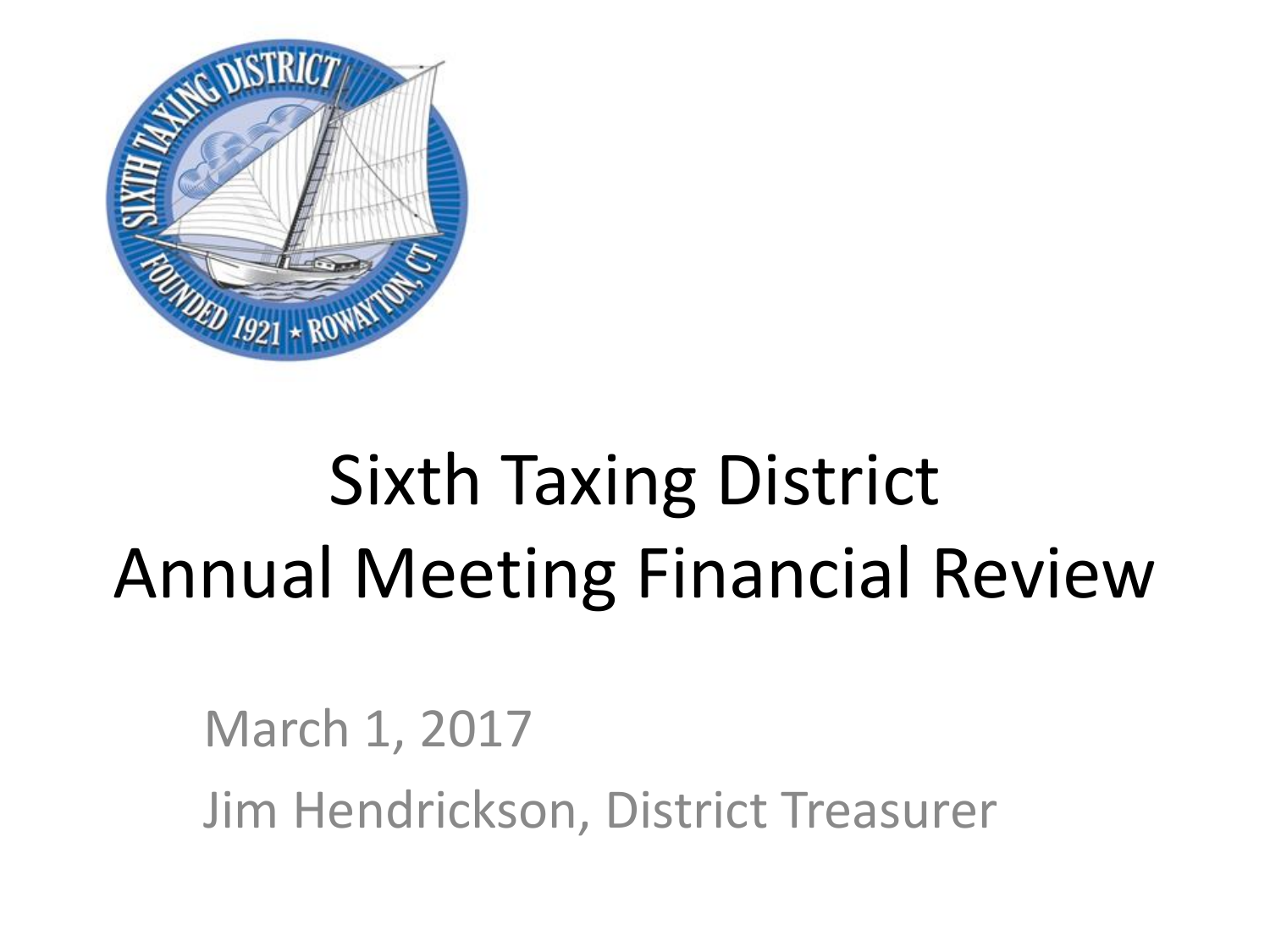| <b>Section</b>                       | <b>Slides</b> | <b>Color code</b> |
|--------------------------------------|---------------|-------------------|
| Fiscal Year 2015-16 Audited Results  | $3 - 8$       | FY 2015/16        |
| Fiscal Year 2016-17 YTD and Forecast | $9 - 11$      | FY 2016/17        |
| Fiscal Year 2017-18 Proposed Budget  | $12 - 19$     | FY 2017/18        |

Note: See color coded box on upper right corner of each slide to identify the fiscal year being addressed on the slide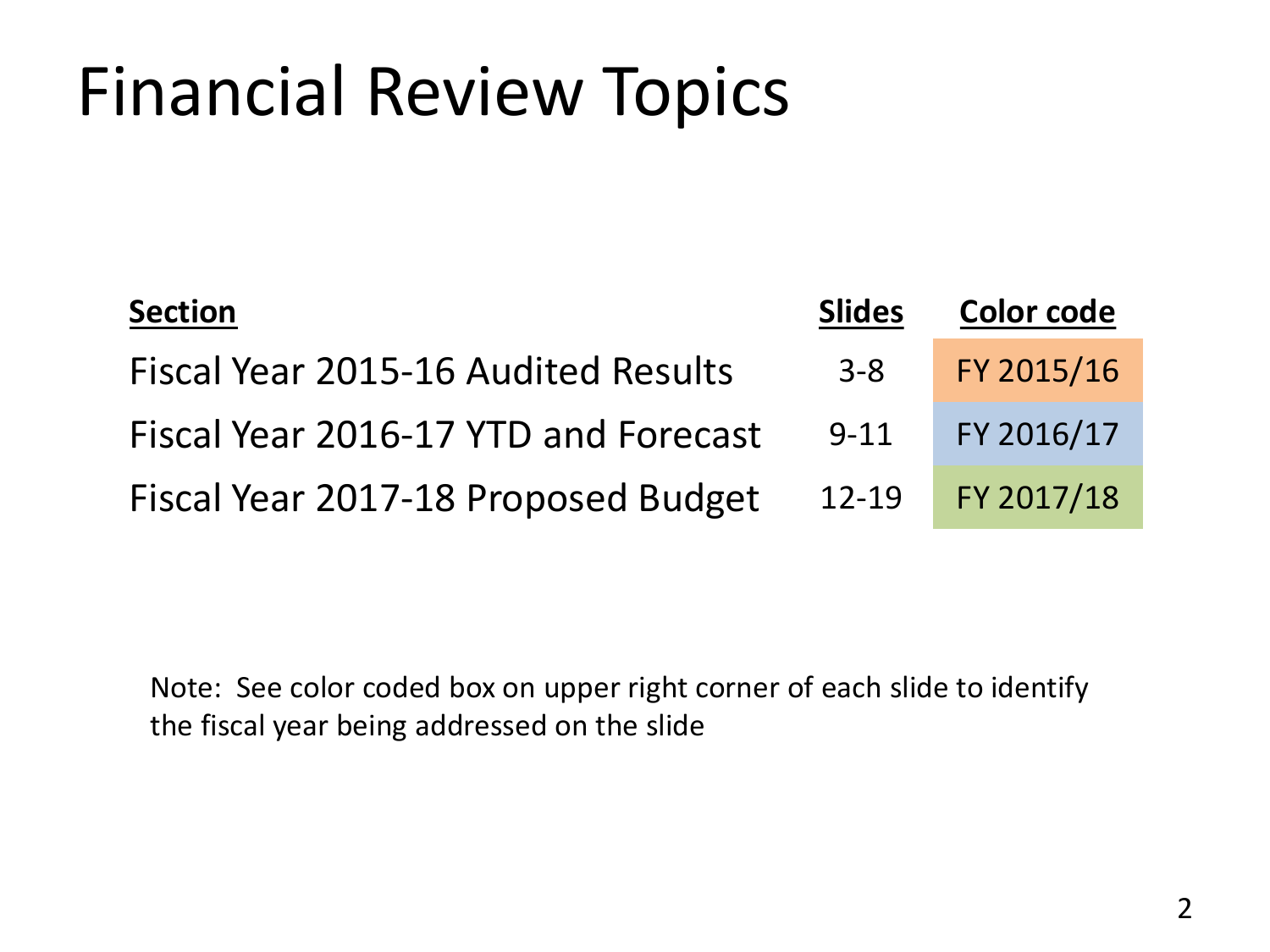■ Fiscal Year 2015-16 Audited Results

FY 2015/16

- Fiscal Year 2016-17 YTD and Forecast
- Fiscal Year 2017-18 Proposed Budget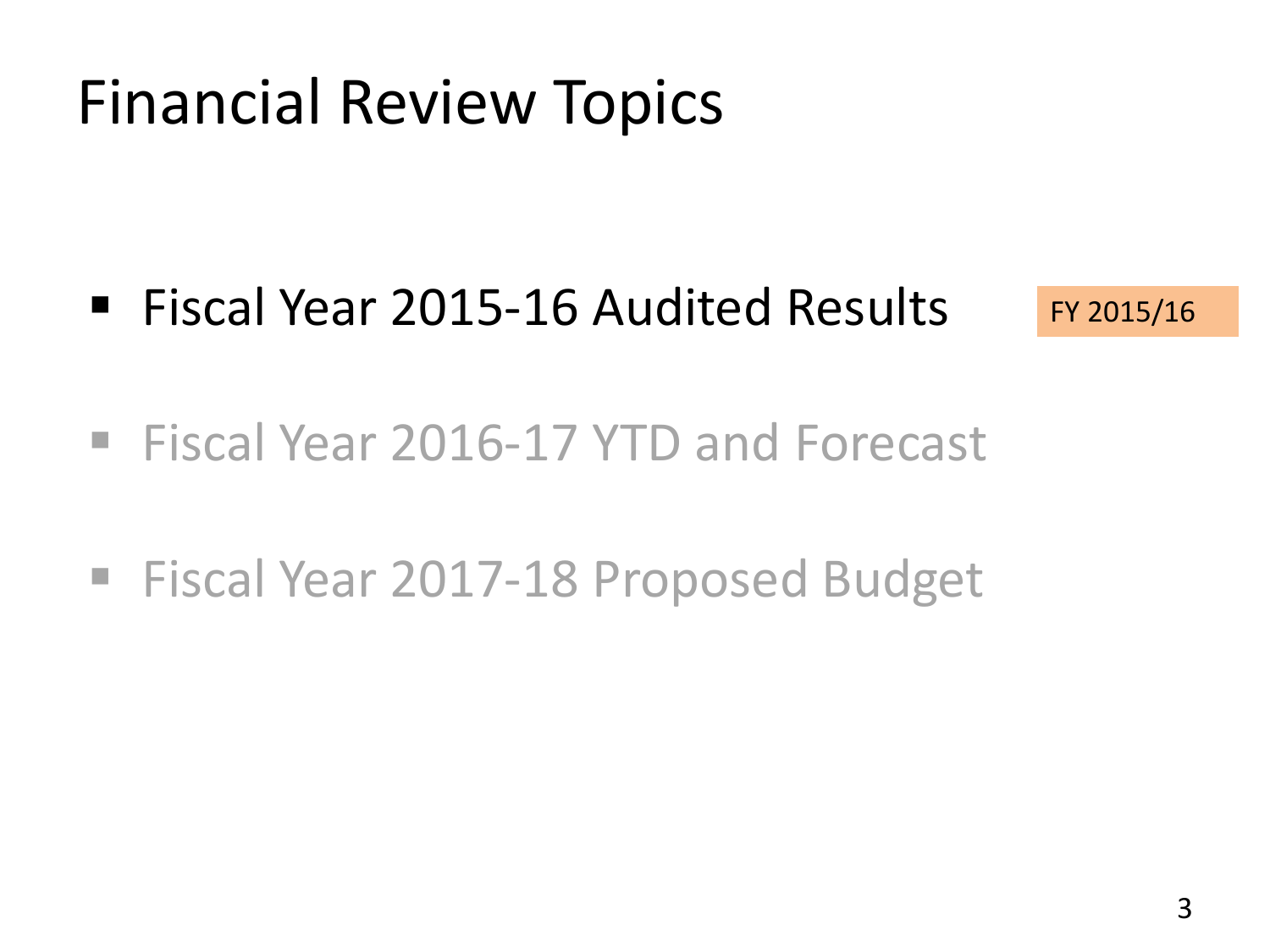#### Fiscal Year 2015-16 Audit

- District financial statements are audited
- Independent Auditor is O'Connor Davies, LLP in Stamford, CT.
- Results of audit: Clean, unqualified opinion
- Audited financial statements are available to the public at the Rowayton Library, at the District Treasurer's office or on the District's web site (www.Rowayton6TD.com)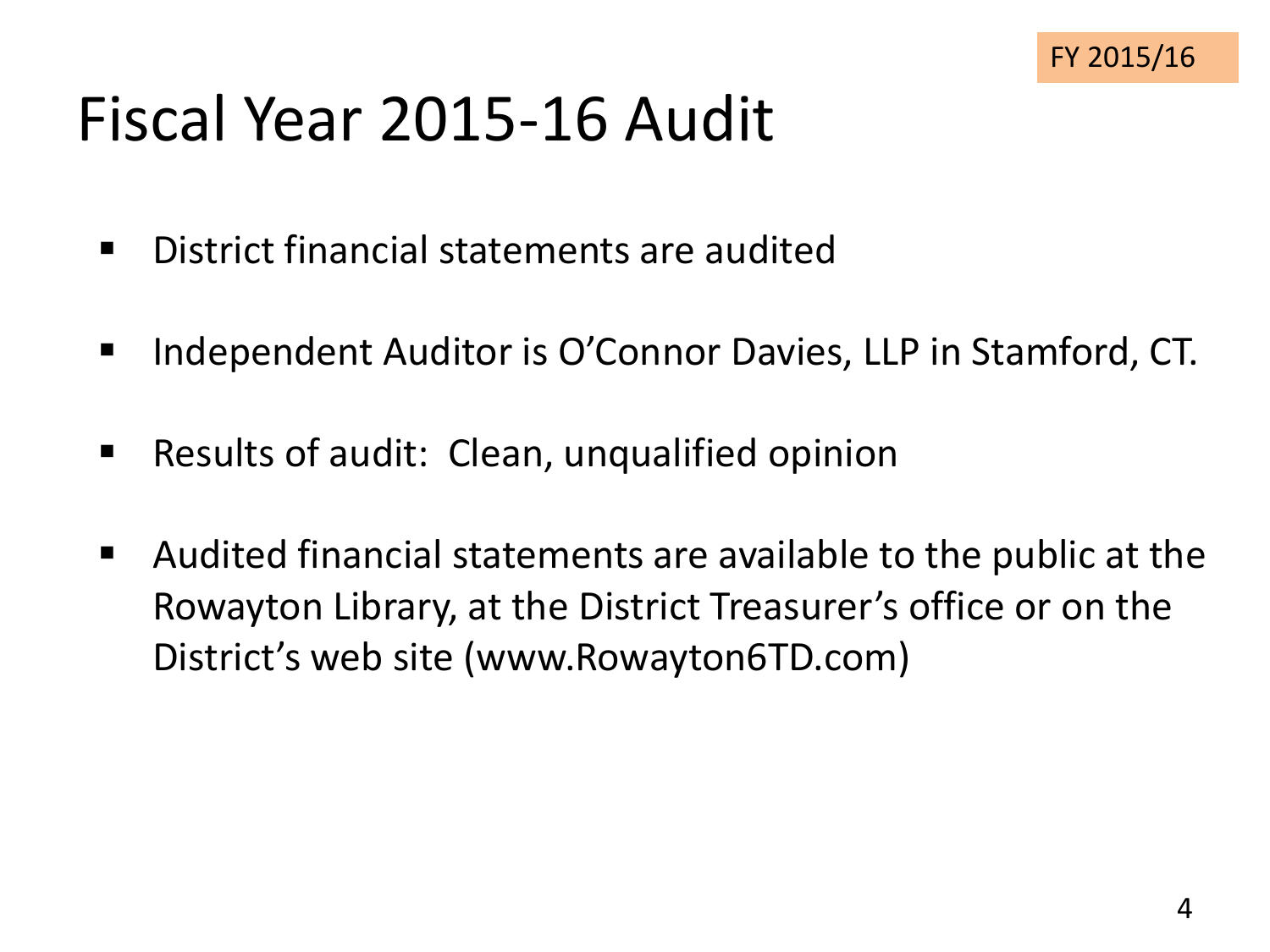

#### Summary of 2015/16 Results

| <b>Revenues</b>          |             |                                               |
|--------------------------|-------------|-----------------------------------------------|
| <b>Property Taxes</b>    | \$1,683,623 | 6TD portion of property taxes                 |
| All Other                | \$77,859    | Beach fees, rent from Comm. Ctr & misc fees   |
| <b>Total Revenue</b>     | \$1,761,482 |                                               |
| <b>Expenses</b>          |             |                                               |
| Home & Community         | \$381,138   |                                               |
|                          |             | Refuse collection/disposal, street lighting   |
| Culture & Recreation     | 320,588     | Library, Comm Ctr, Bayley Beach, Pinkney Park |
| <b>Employee Benefits</b> | 376,612     | Employee costs including wages and benefits   |
| General Gov't Support    | 124,990     | Insurance, legal, audit, admin and technology |
| Debt Service             | 146,588     | Principal and interest payments               |
| <b>Community Grants</b>  | 26,350      | Grants to community organizations             |
| Public Safety & Parking  | 73,200      | Fire Department and Amber Parking Lot         |
| <b>Total Expenses</b>    | \$1,449,466 |                                               |

#### **Revenues Less Expenses** \$312,016

- **District revenues exceeded expenses by \$312,000 in fiscal year 2015/16.**
- **This net income was used for two purposes: 1) to build our capital reserve for** major projects and 2) to maintain our unrestricted fund balance which the auditors recommend we keep between 10% - 15% of expenditures.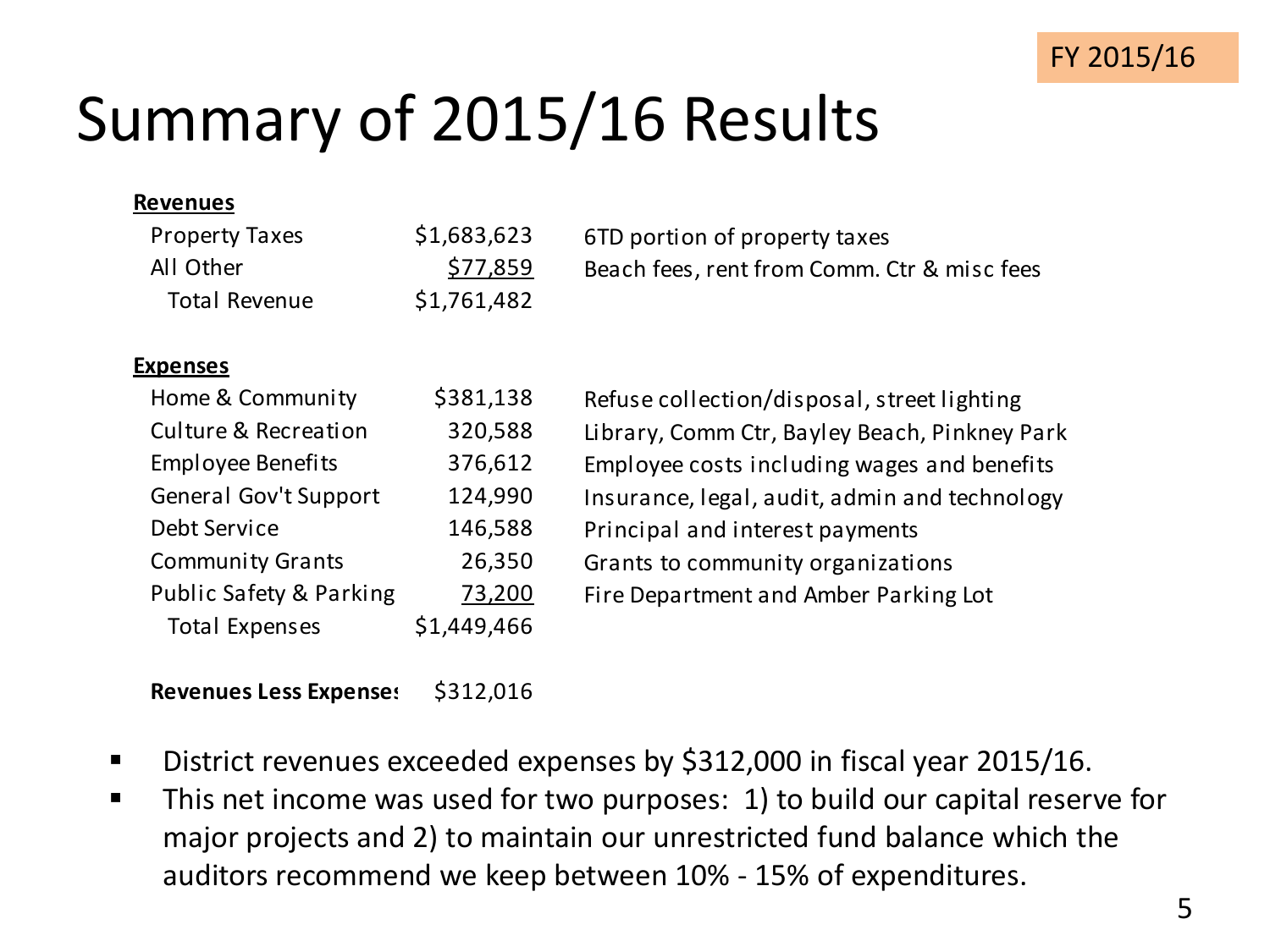

#### Change in General Fund Balance

- The general fund balance is the amount by which assets exceed liabilities and represents our reserve for unforeseen expenditures.
- $\blacksquare$  The 6/30/16 fund balance was up \$53,777 from 6/30/15.

|                                     | <b>Fiscal Year Ending</b> |             |  |
|-------------------------------------|---------------------------|-------------|--|
|                                     | 6/30/2016                 | 6/30/2015   |  |
| <b>Total Assets</b>                 | \$1,133,987               | \$1,201,890 |  |
| <b>Total Liabilities</b>            | 901,439                   | 1,023,119   |  |
| <b>Fund Balance</b>                 | \$232,548                 | \$178,771   |  |
| Fund Balance Increase/(Decrease)    | \$53,777                  |             |  |
| <b>Changes to Fund Balance</b>      |                           |             |  |
| Revenues greater than Expenses      | \$312,017                 |             |  |
| Transfers from/(to) Capital Account | (258,240)                 |             |  |
| Net Increase/(Decrease)             | \$53,777                  |             |  |

Note: The Capital Account and planned projects are addressed in subsequent slides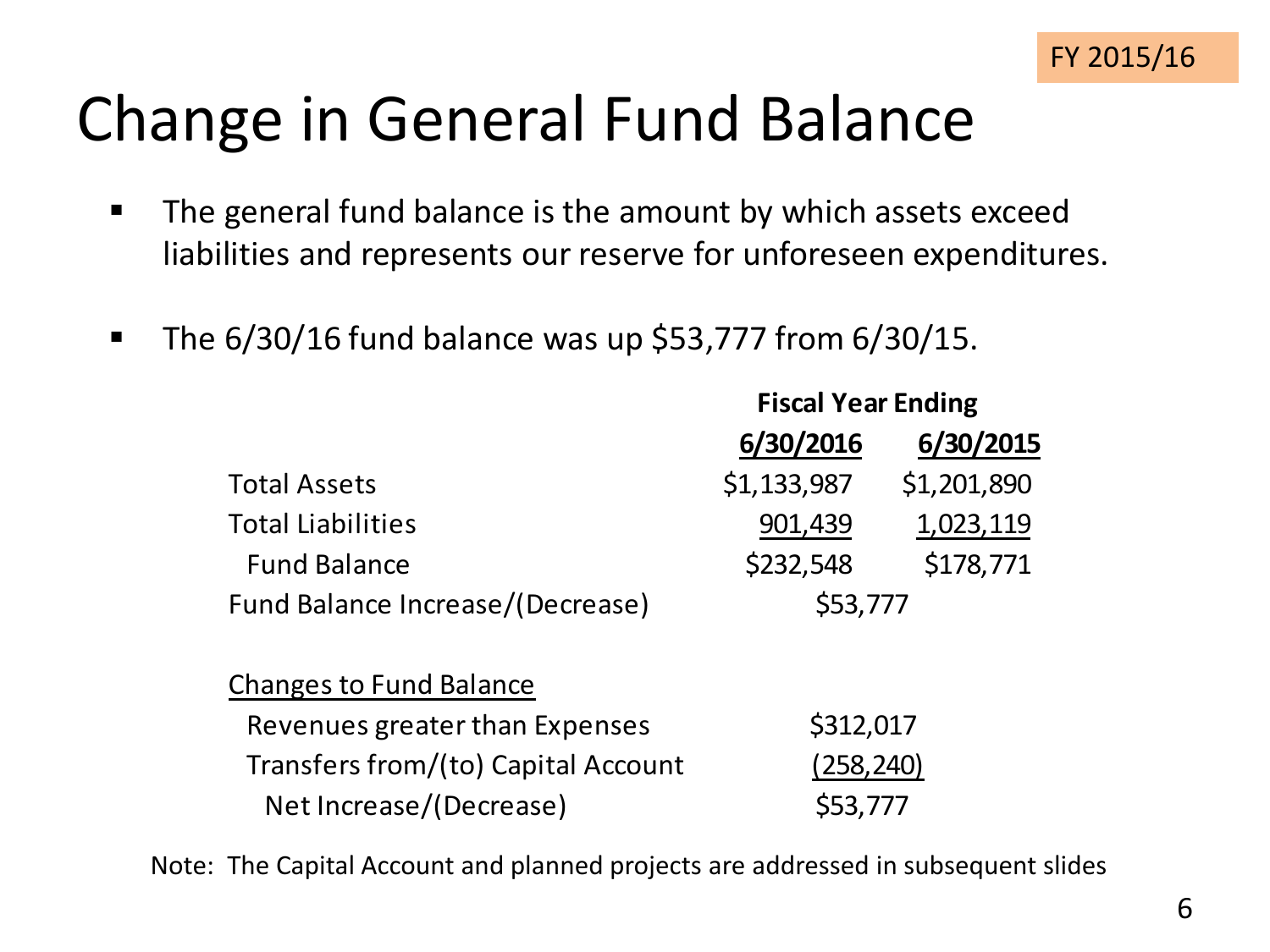#### Key Variances to Budget

|                                        | Original      | <b>Final</b>  |             | Actual $B/(W)$      |
|----------------------------------------|---------------|---------------|-------------|---------------------|
|                                        | <b>Budget</b> | <b>Budget</b> | Actual      | <b>Final Budget</b> |
| <b>Revenues</b>                        | \$1,731,917   | \$1,731,917   | \$1,761,482 | \$29,565            |
| <b>Expenses</b>                        | 1,485,677     | 1,473,677     | 1,449,465   | 24,212              |
| <b>Revenues Less Expenses</b>          | \$246,240     | \$258,240     | \$312,017   | \$53,777            |
| <b>Key Variances to Final Budget</b>   |               |               |             |                     |
| Revenues                               |               |               |             |                     |
| <b>Property Taxes</b>                  |               |               |             | \$6,356             |
| All other revenues                     |               |               |             | 23,209              |
| <b>Total Revenues vs Budget</b>        |               |               |             | \$29,565            |
| <b>Expenses</b>                        |               |               |             |                     |
| <b>Pinkney Park</b>                    |               |               |             | \$5,380             |
| <b>Street lighting</b>                 |               |               |             | 4,814               |
| <b>General District Expenses</b>       |               |               |             | 3,830               |
| Insurance                              |               |               |             | 2,330               |
| All other expense reductions           |               |               |             | 7,858               |
| <b>Total Expenses vs Budget</b>        |               |               |             | \$24,212            |
| Total Revenues Less Expenses vs Budget |               |               |             | \$53,777            |

- Positive revenue variance primarily reflects higher property taxes (\$6,400) and beach permit sales (\$15,400)
- Favorable expense variance reflects modest savings in various areas.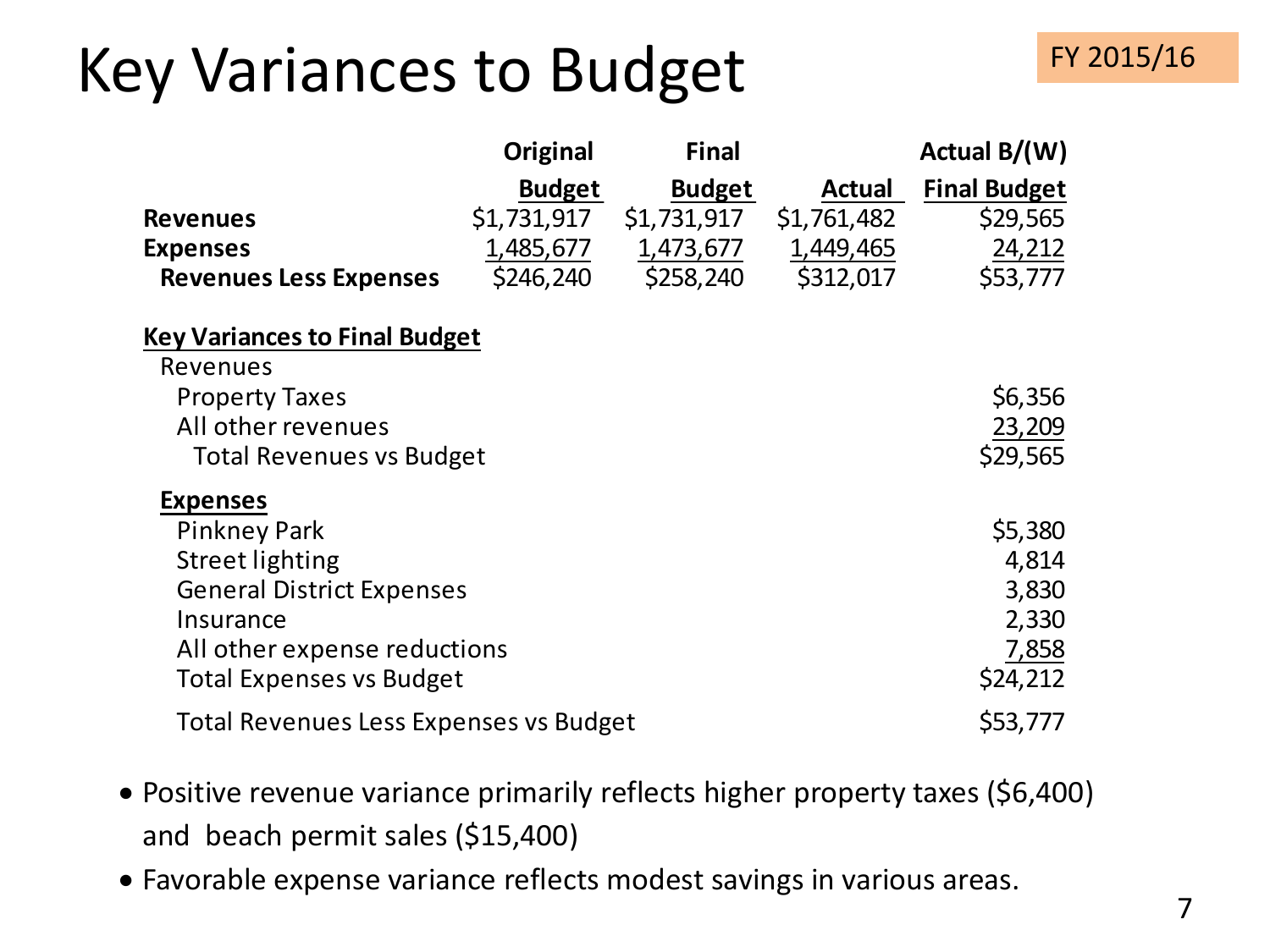#### Sixth Taxing District Commissioners

#### *Motion to accept major variances to 2015/16 budget*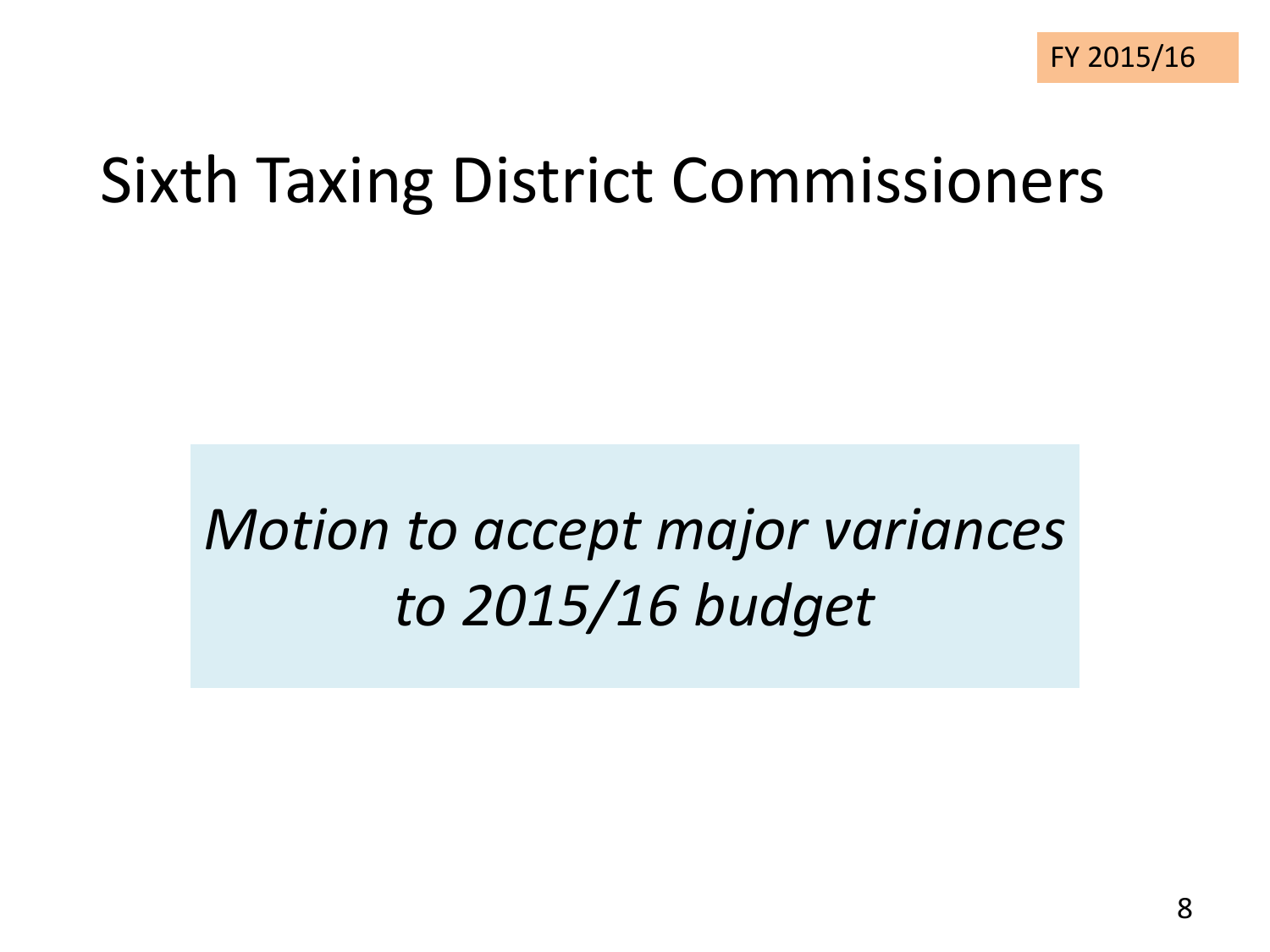- Fiscal Year 2015-16 Audited Results
- Fiscal Year 2016-17 YTD and Forecast FY 2016/17
- Fiscal Year 2017-18 Proposed Budget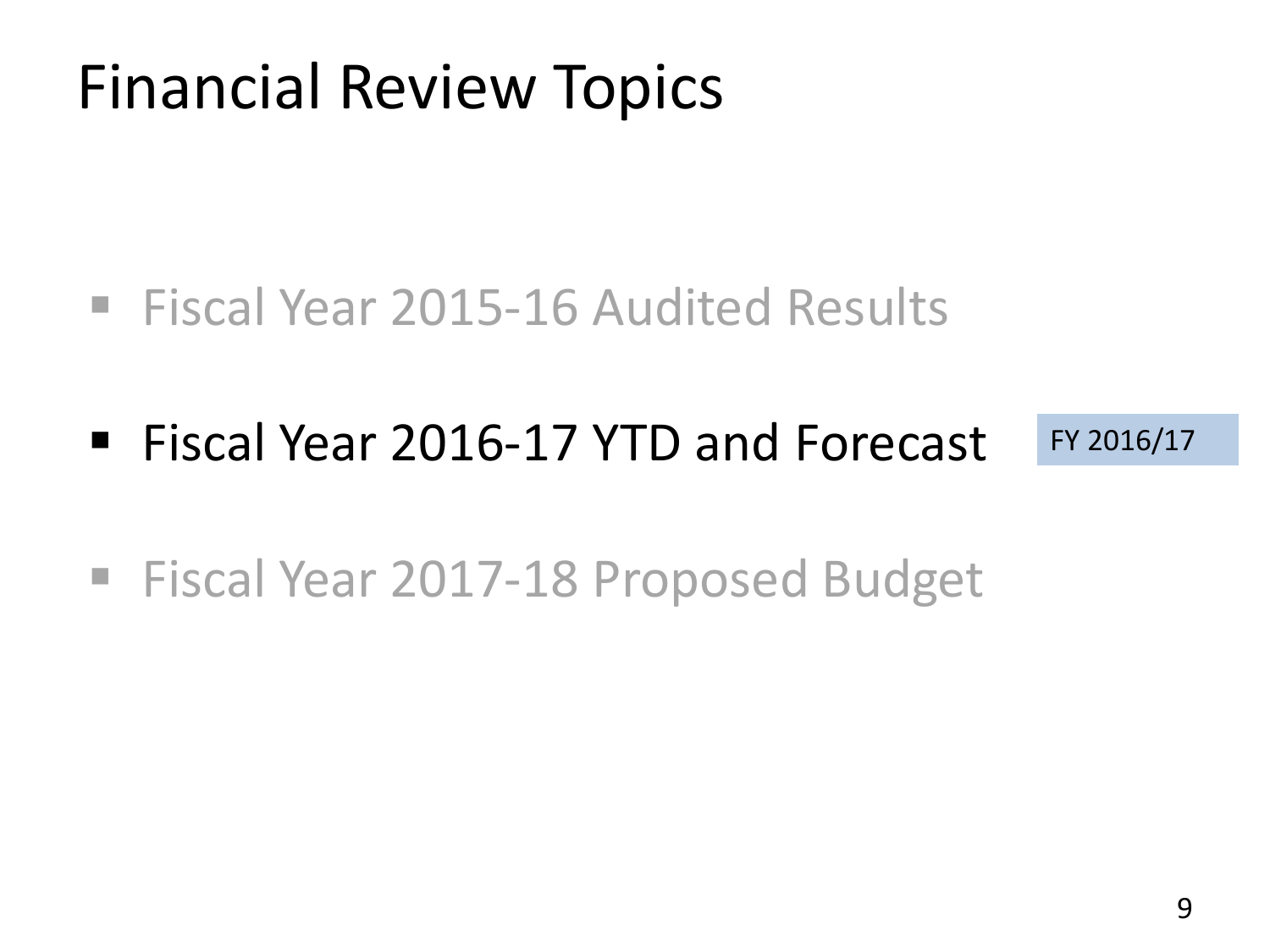#### 2016/17 Budget and YTD Results

| <b>Revenues</b>                    | <b>Budget</b> | Thru 1/31/17 | <b>YTD%FY</b> |
|------------------------------------|---------------|--------------|---------------|
| <b>Property Taxes</b>              | \$1,740,757   | \$1,084,393  | 62%           |
| All Other                          | 61,710        | 26,193       | 42%           |
| <b>Total Revenue</b>               | \$1,802,467   | \$1,110,586  | 62%           |
| <b>Expenses</b>                    |               |              |               |
| Home & Community                   | \$403,375     | \$219,619    | 54%           |
| <b>Culture &amp; Recreation</b>    | 352,310       | 229,471      | 65%           |
| <b>Employee Benefits</b>           | 389,916       | 245,766      | 63%           |
| <b>General Gov't Support</b>       | 146,221       | 107,530      | 74%           |
| Debt Service                       | 147,350       | 100,275      | 68%           |
| <b>Community Grants</b>            | 32,400        | 33,440       | 103%          |
| <b>Public Safety &amp; Parking</b> | 81,400        | 35,267       | 43%           |
| <b>Valuation Claim Reserve</b>     | 31,000        |              |               |
| <b>Increase to Fund Balance</b>    | 27,600        |              |               |
| <b>Total Expenses</b>              | \$1,611,572   | \$971,368    | 60%           |
| <b>Revenues over Expenses</b>      | \$190,895     | \$139,218    | 73%           |

- Revenues and expenses on track to meet budget after seven months
- Property tax receipts are lumpy; majority of funds received in July and February
- Certain expenses (e.g., most community grants, debt service and transfers to capital) are front loaded in fiscal year.

FY 2016/17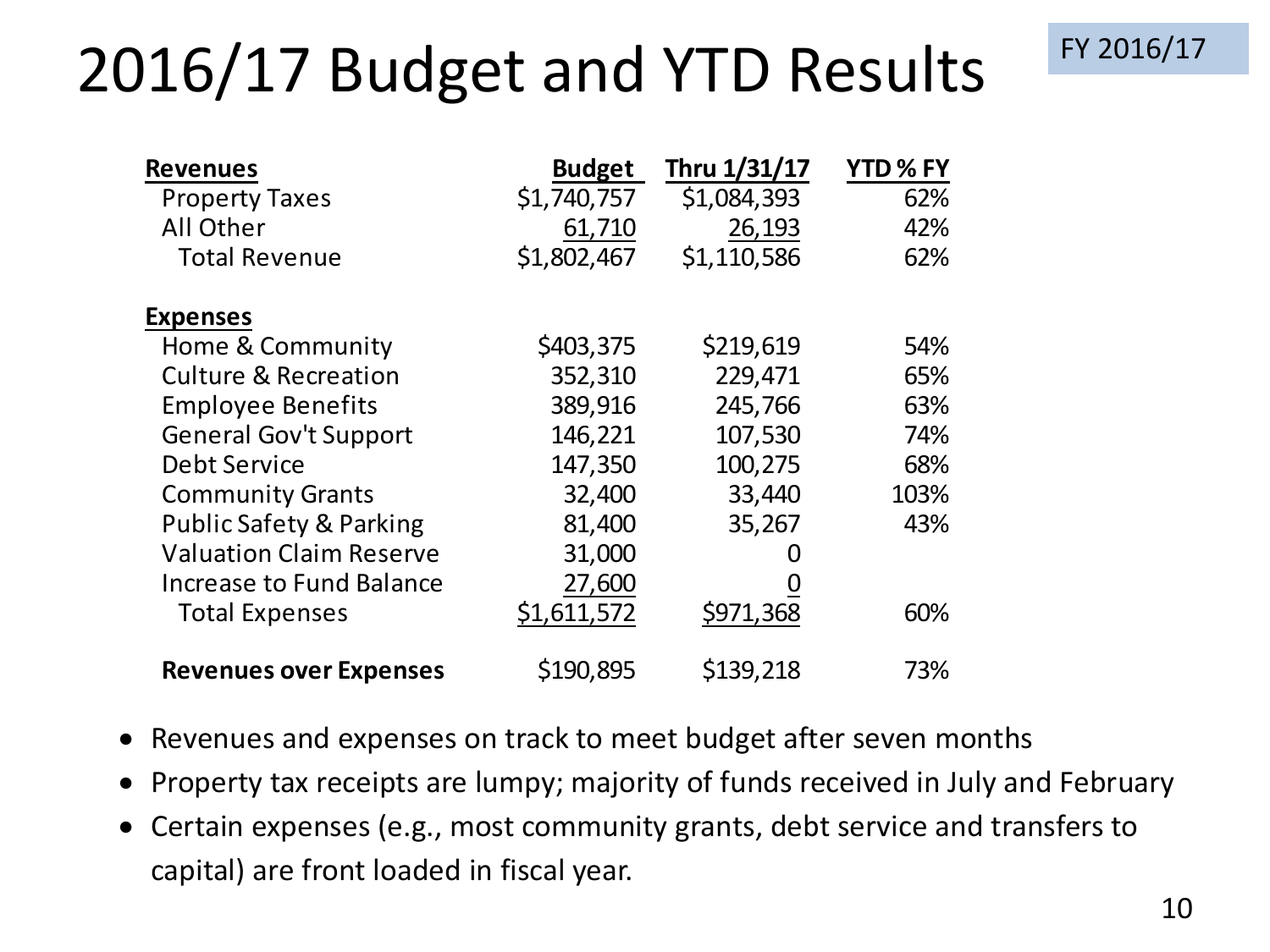#### 2016/17 Capital Account and Plans

| <b>Equity and Capital Funds</b> | <b>Balance as</b><br>of 1/31/17 |
|---------------------------------|---------------------------------|
| Amber Lot Improvements          | \$35,700                        |
| <b>Bayley Beach</b>             | 23,903                          |
| Community Center (Phase IV)     | 404,415                         |
| <b>Cannon Curbing</b>           | 25,000                          |
| <b>Pinkney Park</b>             | 5,213                           |
| Reserves and all other          | 87,505                          |
| Total                           | \$581,736                       |

- The District currently has \$581,000 set aside for capital projects including \$300,000 from the loan approved last year (loan for 15 years at 2.23%)
- Capital funds not used in current fiscal year will be rolled into 2017/18 budget
- Work on final phase of the Community Center renovation about to begin
- Other capital projects are underway or on track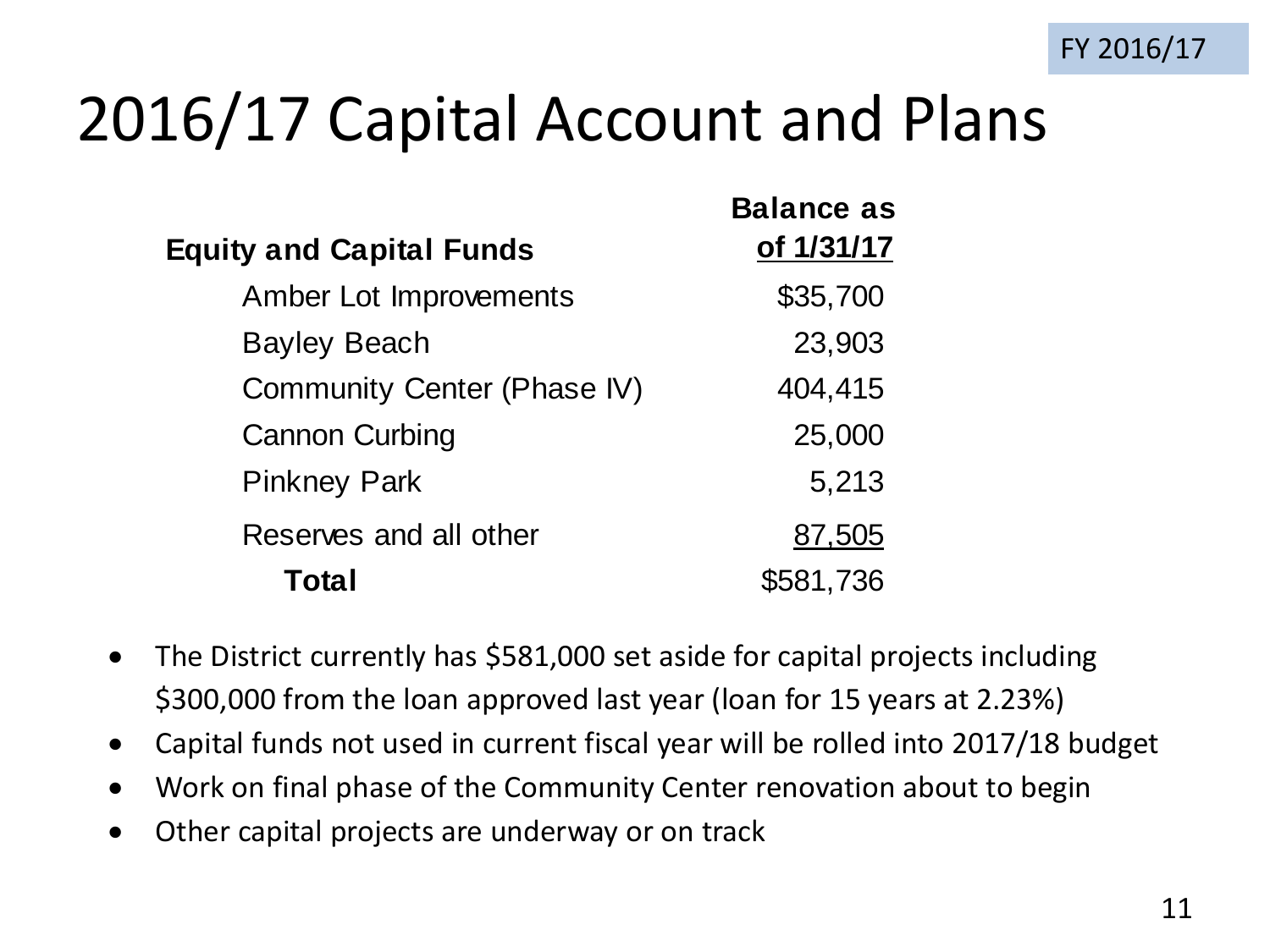- Fiscal Year 2015-16 Audited Results
- Fiscal Year 2016-17 YTD and Forecast
- Fiscal Year 2017-18 Proposed Budget FY 2017/18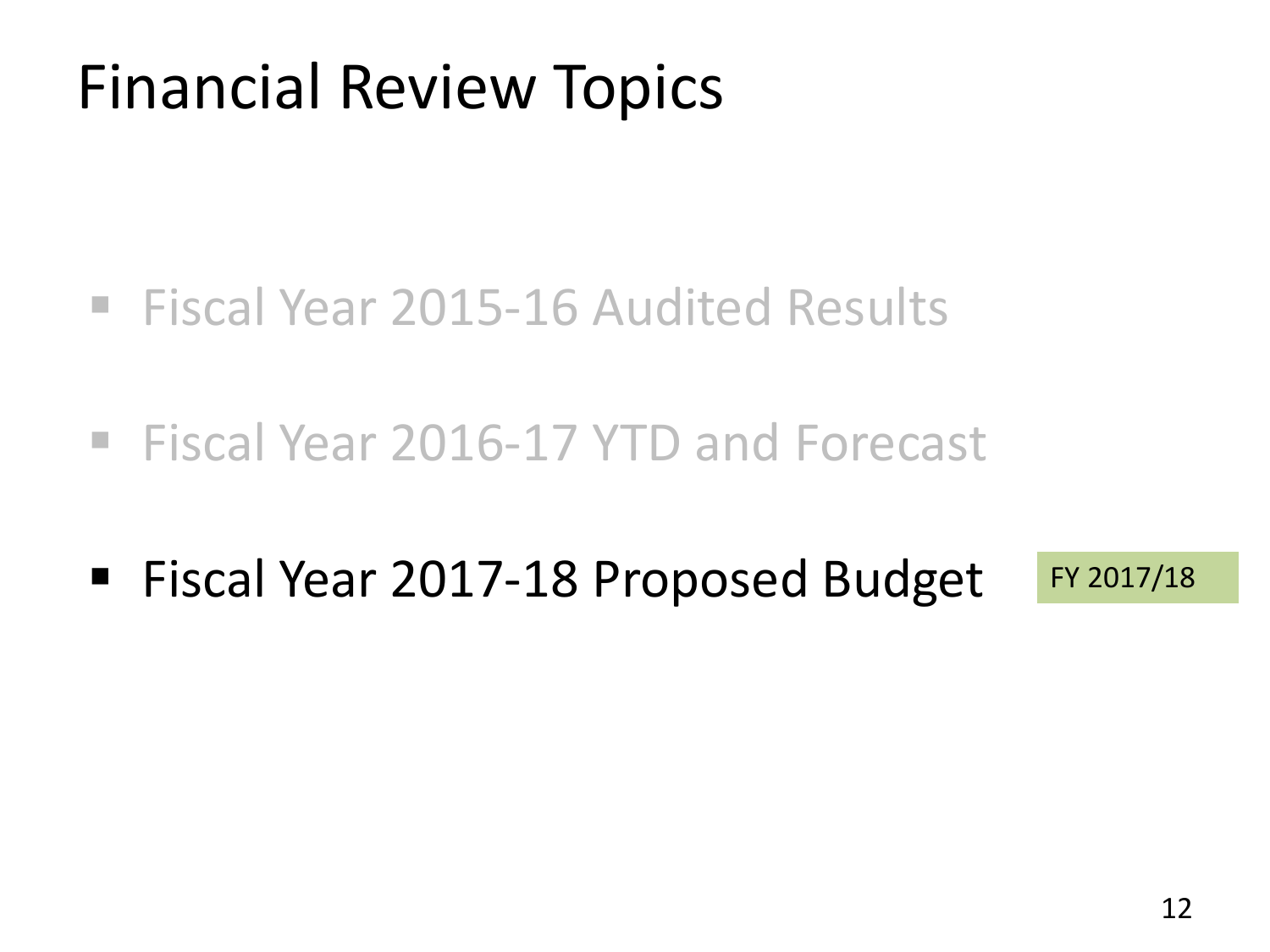#### 2017/18 Proposed Budget Highlights



- The 2017/18 budget will increase the Sixth Taxing District portion of property taxes by 1.5%; a substantially lower increases compared with recent years when the District needed to fund repair of hurricane damage, build capital for projects such as the Community Center and create reserves for potential property revaluations.
- The 2017/18 budget includes a \$300,000 loan from the City of Norwalk to complete the Community Center renovation; the loan was approved at a public meeting on 11/16/2016.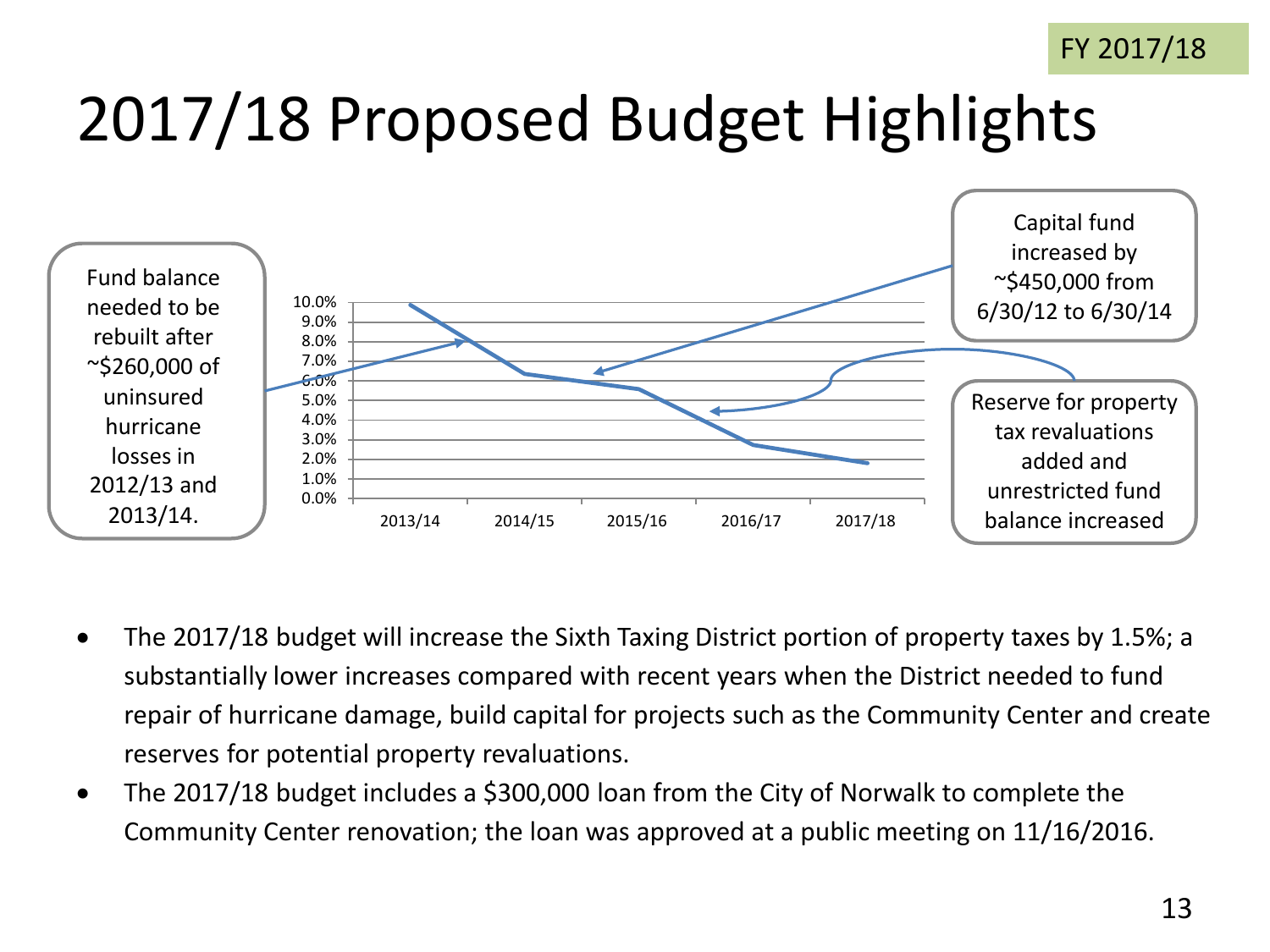#### FY 2017/18

### 2017/18 Revenues

|                                     | 2017/18       | 2016/17       | <b>Yr/Yr Change</b> |                |
|-------------------------------------|---------------|---------------|---------------------|----------------|
| <b>Revenues</b>                     | <b>Budget</b> | <b>Budget</b> | <b>Amount</b>       | <b>Percent</b> |
| <b>Property Tax</b>                 | \$1,767,694   | \$1,740,757   | \$26,937            | 1.5%           |
| Other Income                        |               |               |                     |                |
| Rentals                             | \$12,000      | \$12,000      | \$0                 | 0.0%           |
| <b>Beach Permits, Resident</b>      | 15,000        | 14,000        | 1,000               | 7.1%           |
| <b>Beach Fees: Non Resident</b>     | 18,000        | 18,000        | 0                   | 0.0%           |
| <b>Other Beach/Camp Fees</b>        | 7,000         | 4,500         | 2,500               | 55.6%          |
| <b>Firefighter Rebate Provision</b> | 8,500         | 8,000         | 500                 | 6.3%           |
| All Other Income                    | \$5,210       | \$5,210       | <u>\$0</u>          | 0.0%           |
| <b>Total Revenue</b>                | \$1,833,404   | \$1,802,467   | \$30,937            | 1.7%           |

- The 6TD portion of our property taxes, which account for 96% of total district revenues, are proposed at \$1,767,694 up about \$27,000 or 1.5% from the current fiscal year. This represents an \$18 per household increase.
- All other revenues are up 6.5% primarily reflecting a continuation of the betterthan-planned beach revenue we booked last summer.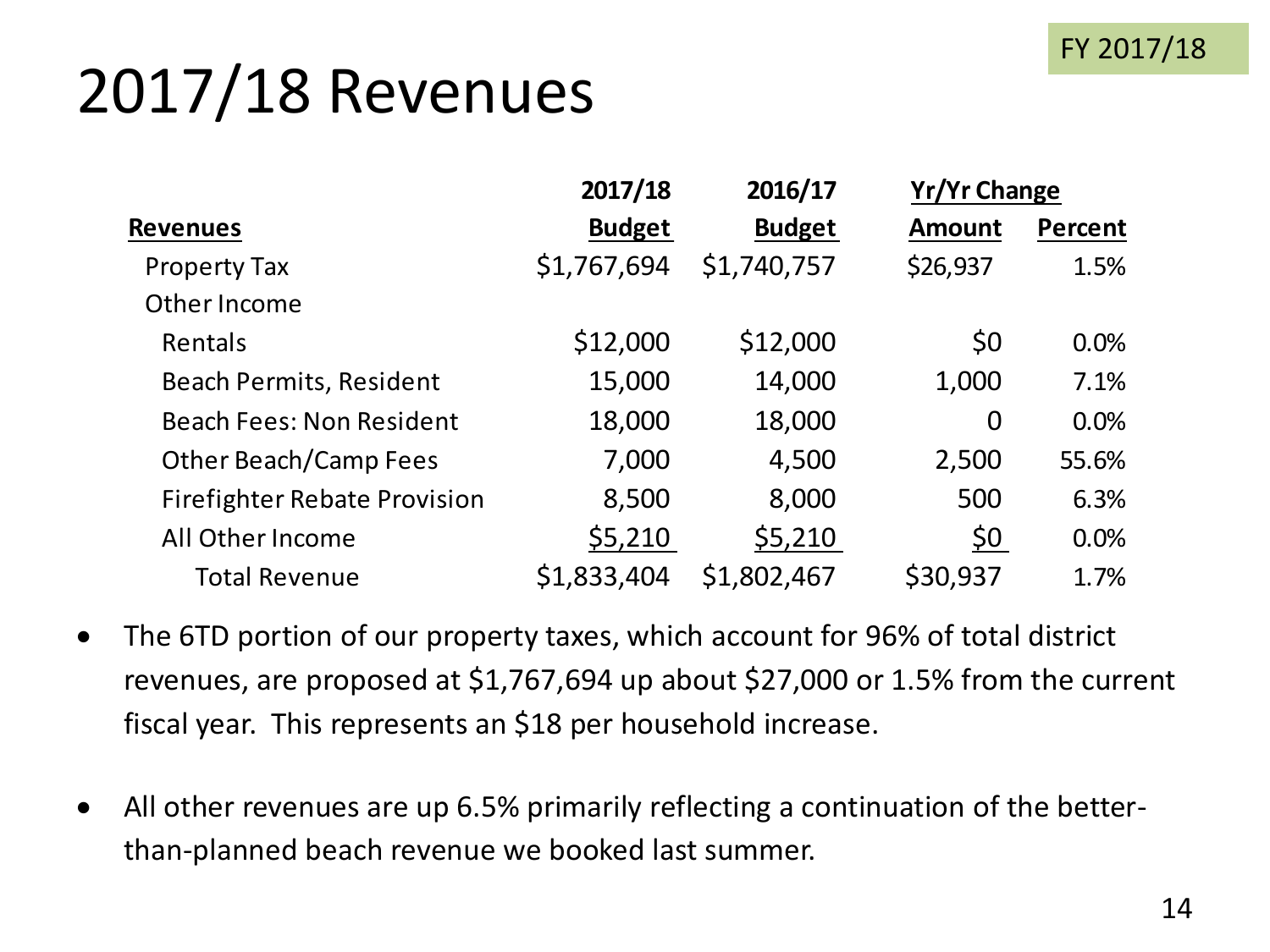#### 2017/18 Expenditures

|                                 | 2017/18       | 2016/17       | <b>Yr/Yr Change</b> |          |
|---------------------------------|---------------|---------------|---------------------|----------|
| <b>Expense</b>                  | <b>Budget</b> | <b>Budget</b> | <b>Amount</b>       | Percent  |
| <b>General Gov't Support</b>    | \$166,497     | \$146,221     | \$20,276            | 13.9%    |
| <b>Public Safety</b>            | 69,650        | 69,050        | 600                 | 0.9%     |
| Transportation                  | 9,850         | 12,350        | (2,500)             | $-20.2%$ |
| <b>Culture &amp; Recreation</b> | 363,000       | 352,310       | 10,690              | 3.0%     |
| Home & Community                | 407,250       | 403,375       | 3,875               | 1.0%     |
| Grants (Library in Community)   | 50,875        | 32,400        | 18,475              | 57.0%    |
| <b>Employee Benefits</b>        | 418,004       | 389,916       | 28,088              | 7.2%     |
| Debt Service                    | 159,945       | 147,350       | 12,595              | 8.5%     |
| <b>Valuation Reserve</b>        | 25,000        | 31,000        | (6,000)             | $-19.4%$ |
| <b>Increase to Fund Balance</b> | 15,000        | 27,600        | (12,600)            | $-45.7%$ |
| <b>Total Operating Expenses</b> | \$1,685,071   | \$1,611,572   | \$73,499            | 4.6%     |
| <b>Transfer to Capital</b>      | \$148,333     | \$190,895     | (\$42,562)          | $-22.3%$ |
| <b>Total Expenditures</b>       | \$1,833,404   | \$1,802,467   | \$30,937            | 1.7%     |

- The major items underlying the increase in General Government Support are a new sand spreader, higher insurance costs, funding for the creation of a Pathways Committee and replacing a computer.
- The next slide looks at the increase in grant funding.  $15$

FY 2017/18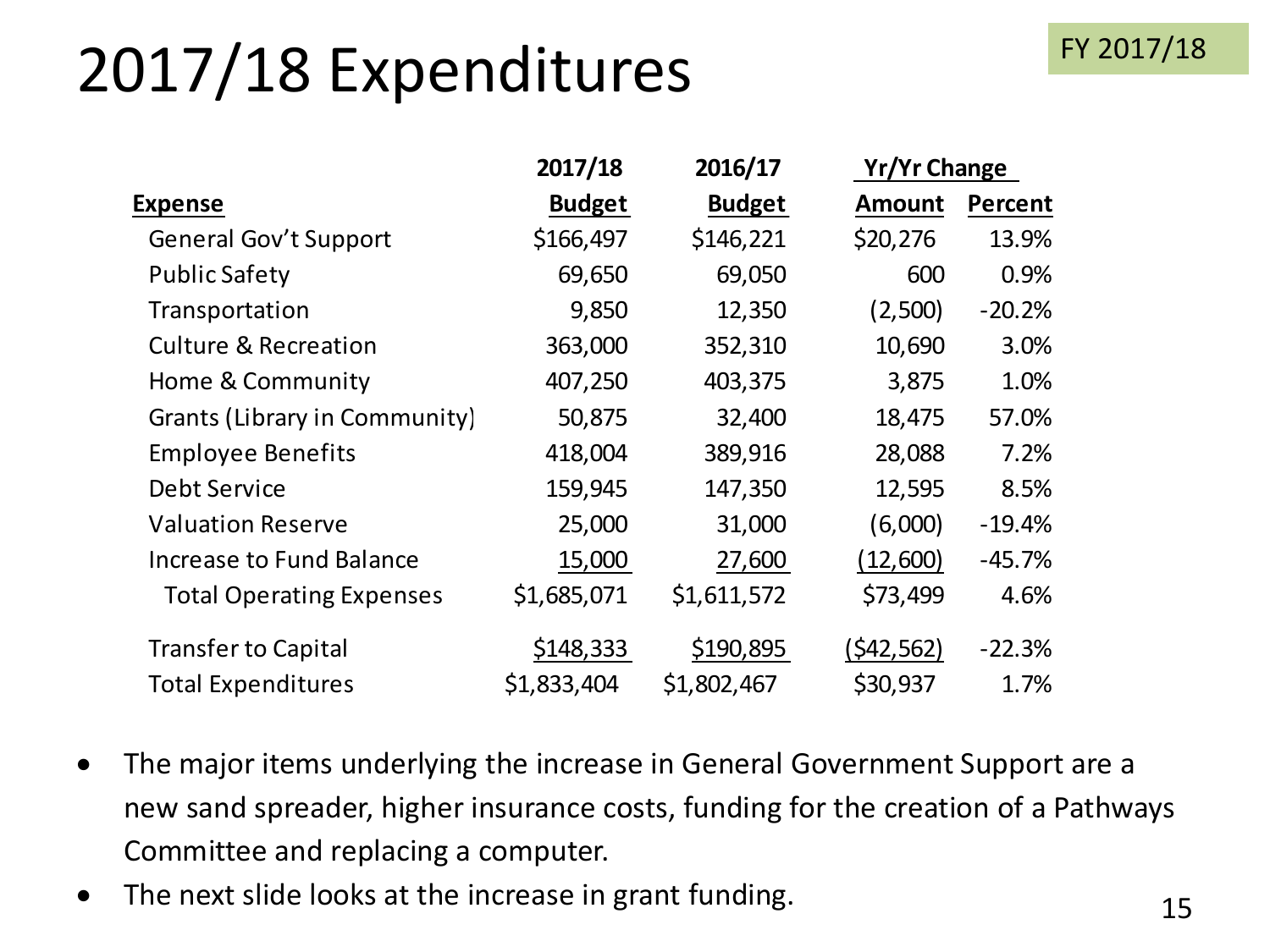### 2017/18 Community Grants

|                                    | 2017/18       | 2016/17       |
|------------------------------------|---------------|---------------|
| <b>Community Grants</b>            | <b>Budget</b> | <b>Budget</b> |
| Library                            | \$204,700     | \$199,800     |
| Little League                      | 6,000         | 6,000         |
| Mayor's Summer Employment Program  | 0             | 1,400         |
| <b>Rowayton Arts Center</b>        | 2,500         | 2,500         |
| RCA - Fireworks, etc.              | 10,000        | 10,000        |
| <b>Rowayton Gardners</b>           | 2,375         | O             |
| <b>Rowayton Historical Society</b> | 20,000        | 2,500         |
| Shakespeare on the Sound           | 10,000        | 10,000        |
| <b>Total Community Grants</b>      | \$255,575     | \$232,200     |

- Community grants are up about \$23,000 or 10%. The Historical Society's increase of \$17,500 reflects a one-time contribution to fund about 50% of the cost to renovate the maritime barn at Pinkney Park. The RHS will fund the balance.
- In lieu of a requested \$5,000 grant for the Rowayton Platform Tennis Association, the District will fund some needed electrical work for the group's facilities.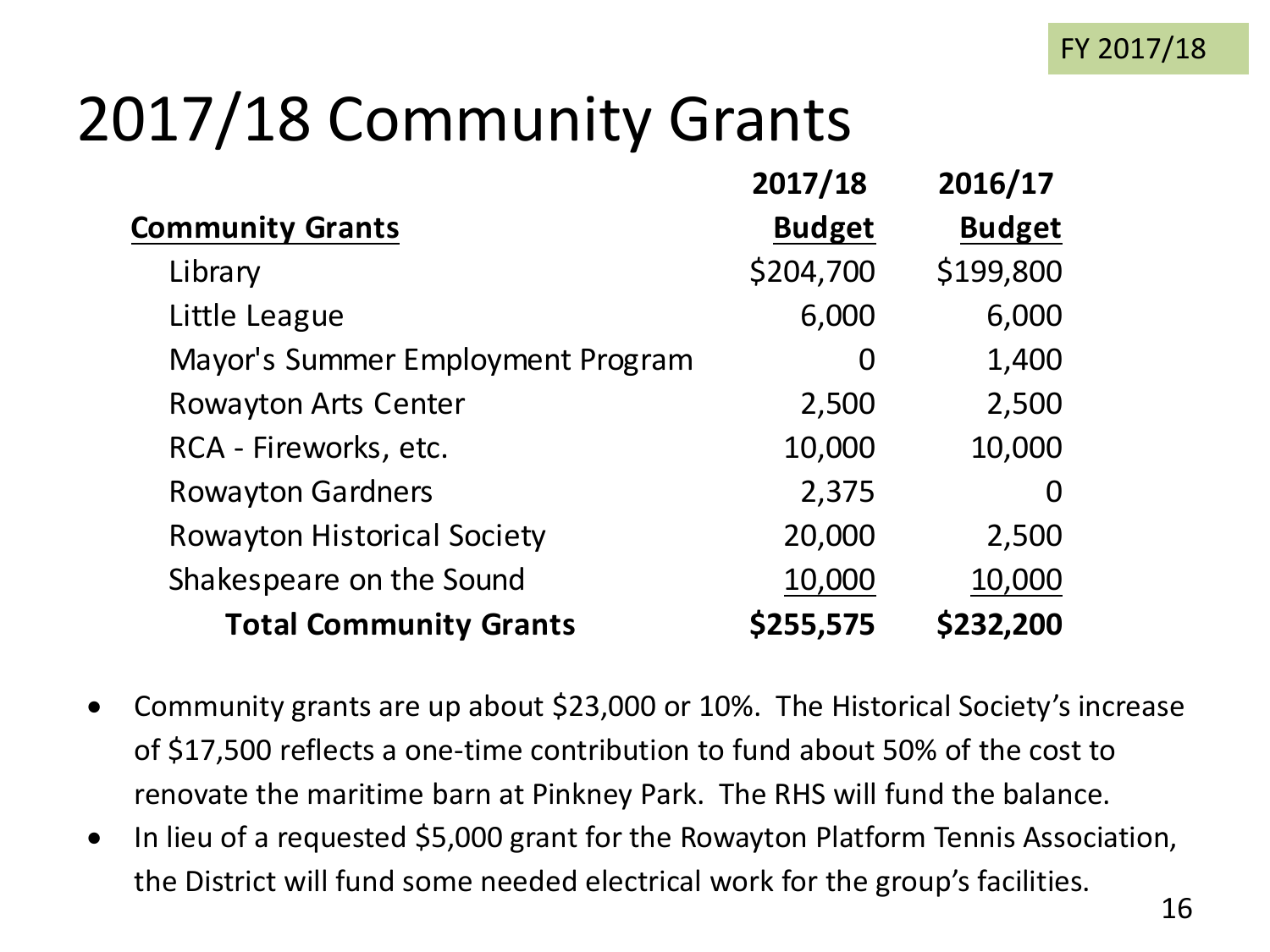#### 2017/18 Operating and Capital Projects

- Two types of projects and programs
	- ▬ Operating budget projects: smaller projects, not capitalized, funded from the current year operating expense budget
	- ▬ Capital projects: major projects relating to assets with a longer life, spending is capitalized, funds may be accumulated in a capital account over several years
- Ten operating projects budgeted for 2017/18 to maintain our facilities.

| Community Center: Wall repairs, new shed, RPTA electrical<br>work, tree work, misc. equipment repair | \$35,400 |
|------------------------------------------------------------------------------------------------------|----------|
| Bayley Beach: Bathroom updates, new beach chairs and<br>tables, new wood chips for playground        | \$14,500 |
| Pinkney Park: Tree work, landscaping and landscaping<br>stones                                       | \$5,500  |
| <b>Total Operating Projects</b>                                                                      | \$55,400 |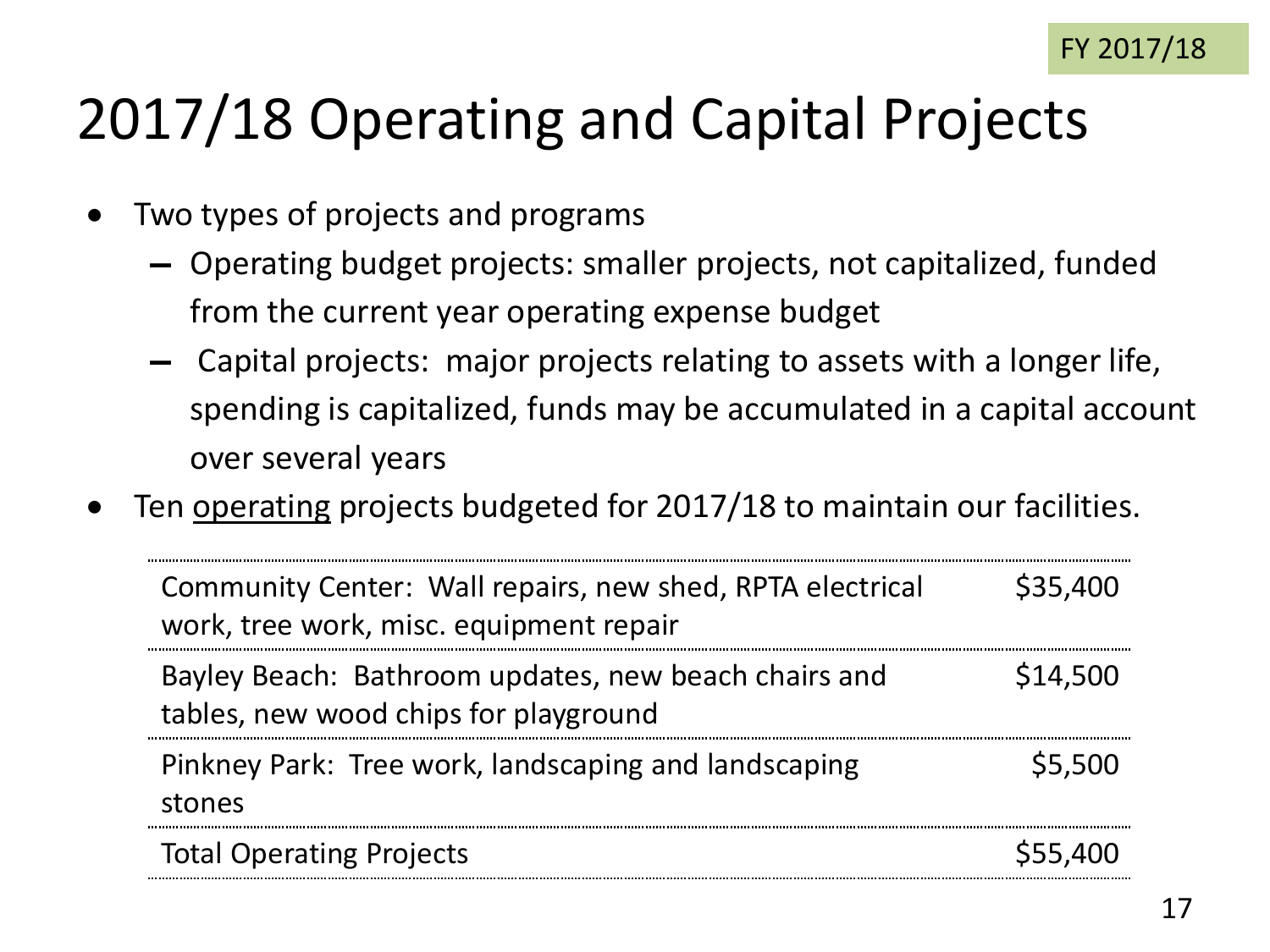#### 2017/18 Operating and Capital Projects continued

|                                                | Projected | <b>New Funds</b> |                    |
|------------------------------------------------|-----------|------------------|--------------------|
| <b>Capital Projects with New Funding</b>       | 6/30/17   | 2017/18          | <b>Total Funds</b> |
| <b>Community Center Renovation</b>             | \$404,415 | \$300,000        | \$704,415          |
| <b>Community Center Lower Lot Repaving</b>     | \$0       | \$60,000         | \$60,000           |
| Sidewalk on Roton Avenue near Beach            | 0         | 37,500           | \$37,500           |
| Fire Department - new gear                     | 676       | 22,500           | \$23,176           |
| Pinkney Park - New Stairs and Sidewalk         | 5,213     | 14,000           | \$19,213           |
| <b>Rowayton Tennis Association Reserve</b>     | 8,333     | 8,333            | \$16,666           |
| Little League Capital Reserve                  | 17,500    | 6,000            | \$23,500           |
| Subtotal                                       | \$436,137 | \$448,333        | \$884,470          |
|                                                |           |                  |                    |
| <b>Capital Projects with Carryover Funding</b> | \$145,599 | 0                | \$145,599          |
| <b>Total - All Capital Projects</b>            | \$581,736 | \$448,333        | \$1,030,069        |

- Additional funding for the Community Center renovation and lower parking lot repaving account for 80% of the new capital funding and the majority of the new money will come from the recently approved loan.
- Major carryover projects include: Amber Lot improvements (\$35,700), new curbing at the cannon (\$25,000), Little League Field Drainage (\$23,900), and a District reserve (\$50,000). 18